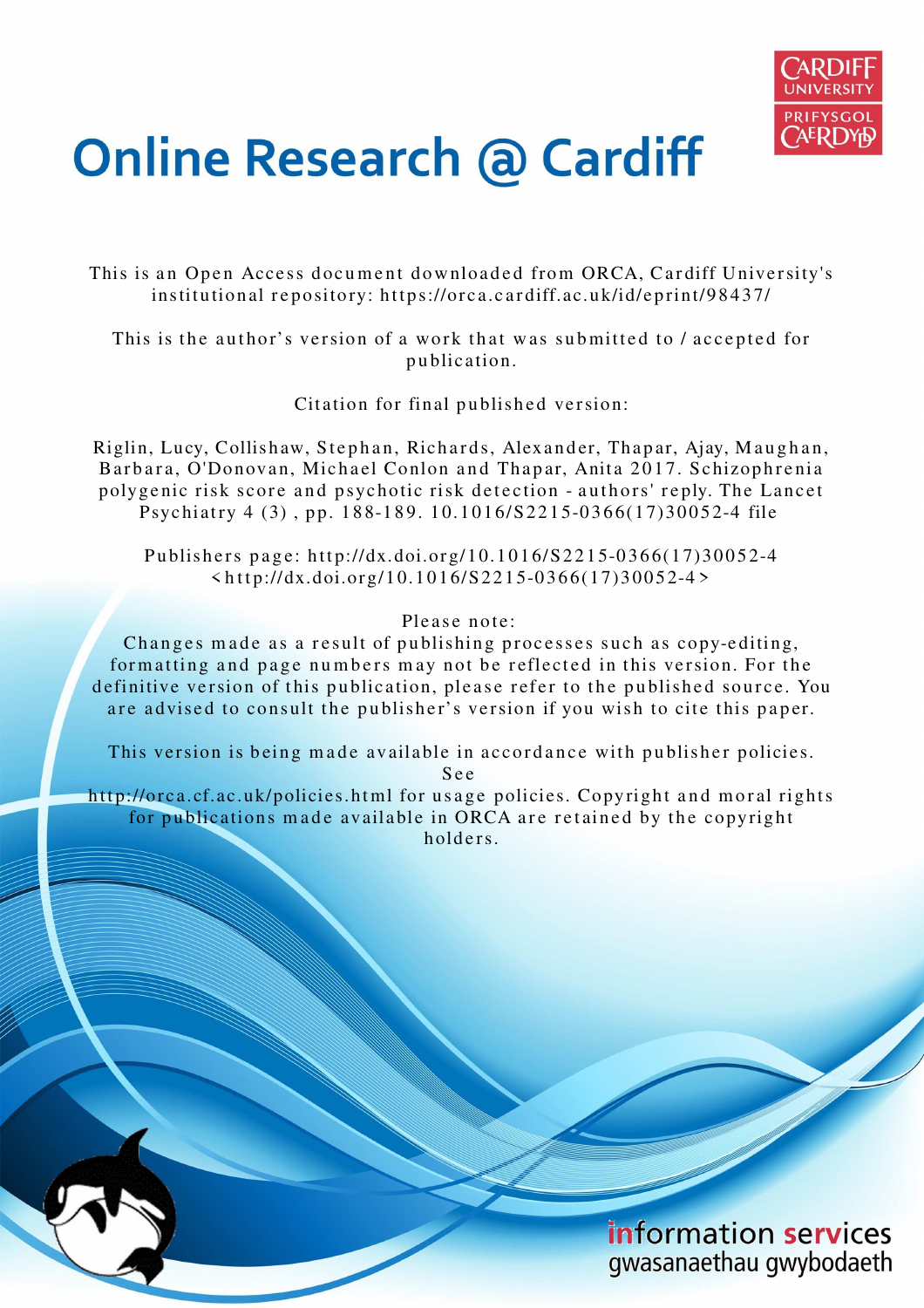## **Schizophrenia polygenic risk score and psychotic risk detection – authors' reply**

Lucy Riglin,  $PhD<sup>1</sup>$ Stephan Collishaw, PhD<sup>1</sup> Alexander Richards, PhD<sup>1</sup> Ajay K Thapar, MRCGP<sup>1</sup> Barbara Maughan, PhD<sup>2</sup> Michael C O'Donovan, FRCPsych<sup>1</sup> Anita Thapar, FRCPsych<sup>1\*</sup>

<sup>1</sup>Division of Psychological Medicine and Clinical Neurosciences, MRC Centre for Neuropsychiatric Genetics and Genomics, Cardiff University, UK; <sup>2</sup>MRC Social, Genetic and Developmental Psychiatry Centre, Institute of Psychiatry, Psychology and Neuroscience, King's College London, UK. \*Corresponding author. Division of Psychological Medicine and Clinical Neurosciences, Cardiff University School of Medicine, Hadyn Ellis Building, Maindy Road, Cathays, Cardiff CF24 4HQ. Tel: +442920 6688325. Email: [thapar@cardiff.ac.uk.](mailto:thapar@cardiff.ac.uk)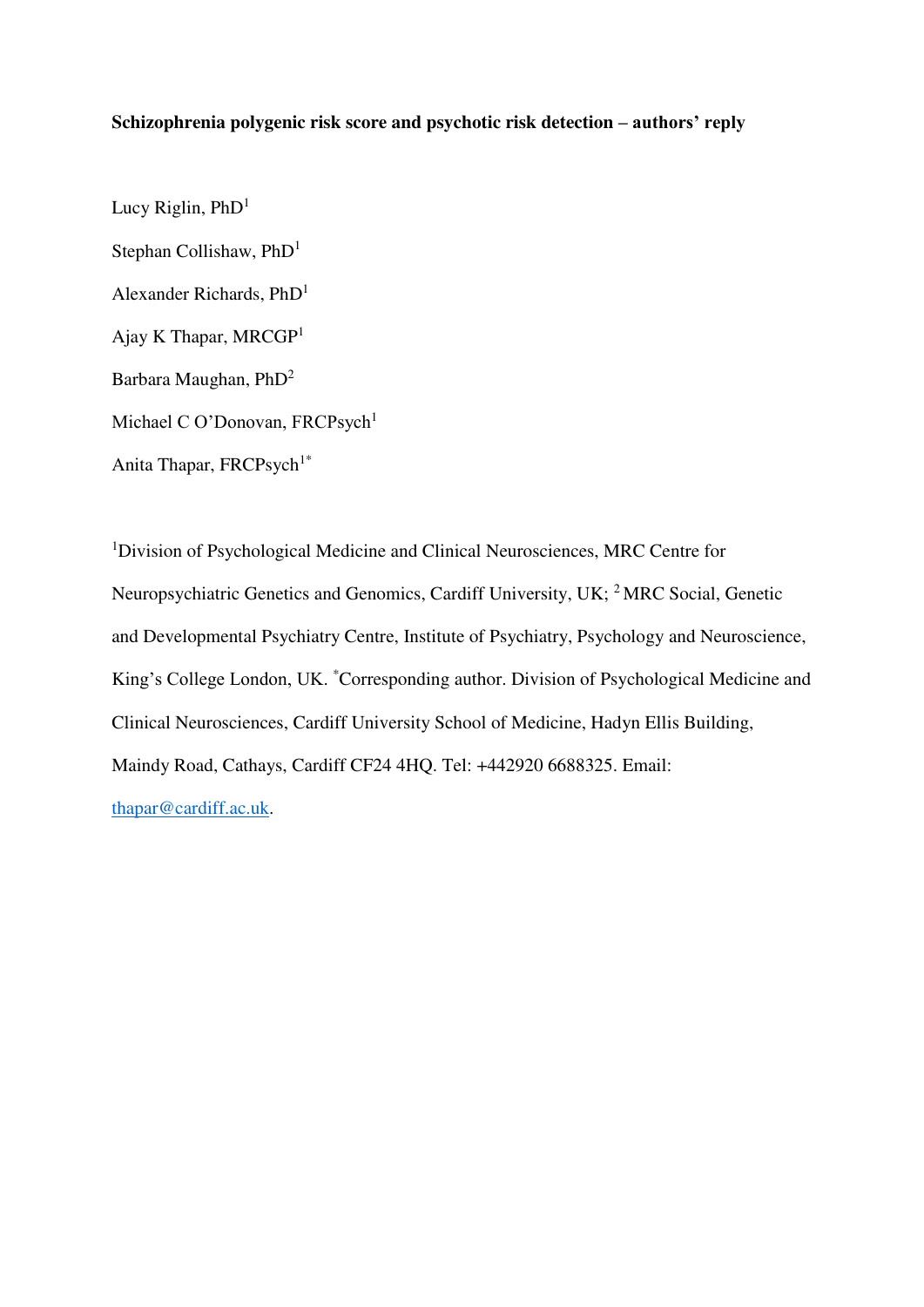We thank Michele Poletti and colleagues for their interest in our recent population study in which we investigated association between schizophrenia risk alleles and neurodevelopmental outcomes in childhood.<sup>1</sup> We agree that child and adolescent mental health services (CAMHS) are a good place to detect individuals at elevated risk for schizophrenia. We also agree that a developmentally-informed framework for risk assessment is important. Given that disorders such as schizophrenia can manifest as neurodevelopmental impairments earlier in life<sup>2, 3</sup> (which may index genetic liability<sup>1</sup>), conceptualizing early risk as only the presentation of psychotic-like features in adolescence and adult life is likely to be limiting. However, the majority of impairments found to precede schizophrenia are nonspecific; cognitive, social, behavioural and emotional impairments have also been found to precede other psychiatric disorders, such as depression.<sup>2, 3</sup> Thus distinguishing individuals who are specifically at risk for psychosis is complex and there will be challenges in stratifying risk appropriately. Nevertheless, for children already at elevated risk of developing schizophrenia (e.g. who have a parent with the disorder), increased attention to early neurodevelopmental impairments may aid identification of those at ultra-high risk. Findings from our study and the work of others<sup>4</sup> suggest that before the typical age of illness onset, schizophrenia (genetic) liability may manifest as symptoms that do not resemble psychosis. Identifying those at risk in CAMHS is only of benefit if services are able to provide interventions that reduce risk but that is another challenge. Moreover accessing CAMHS services remains a major limitation in many countries. As we highlight in our paper<sup>1</sup> intervention studies that target early impairments would be useful to differentiate between impairments that are causally associated with later schizophrenia and those that reflect pleiotropy. However much more work is needed to identify interventions that are effective in reducing risk of future psychosis. Nevertheless, we agree with Poletti and colleagues - a first step towards this is to adopt a developmental conceptualization of schizophrenia.